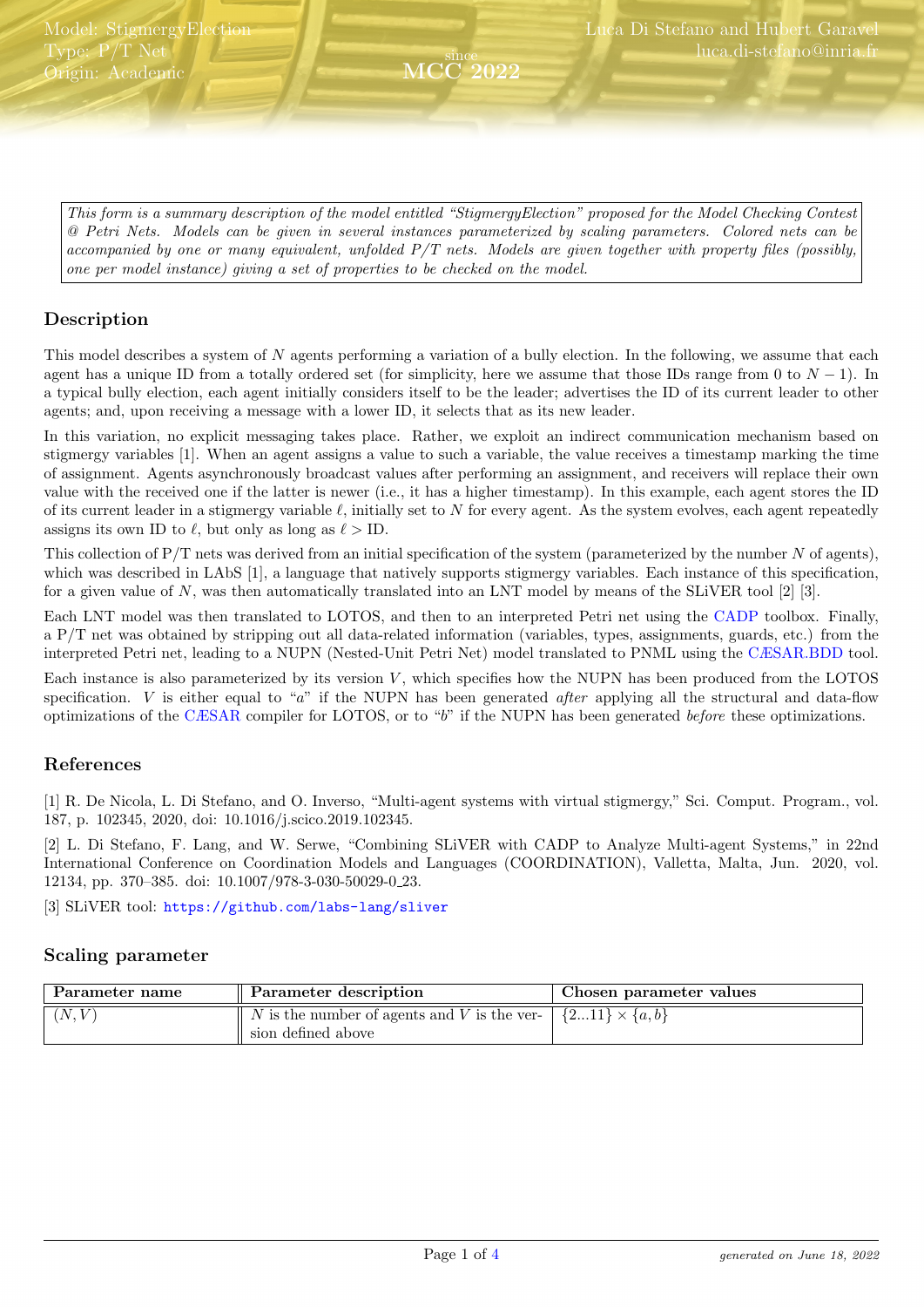| Parameter             | Number<br>of | Number<br>of | Number<br>of <sub>1</sub> | Number         | of $\vert$ HWB code |
|-----------------------|--------------|--------------|---------------------------|----------------|---------------------|
|                       | places       | transitions  | arcs                      | units          |                     |
| $N = 2, V = a$        | 30           | 66           | 196                       | 4              | $2 - 3 - 10$        |
| $N = 2, V = b$        | 291          | 332          | 734                       | $\overline{5}$ | $3 - 3 - 23$        |
| $N = 3, V = a$        | 44           | 118          | 467                       | $\overline{5}$ | $2 - 4 - 14$        |
| $N = 3, V = b$        | 427          | 518          | 1323                      | $\overline{7}$ | $4 - 4 - 32$        |
| $N=4, V=a$            | 58           | 218          | 1238                      | $\overline{6}$ | $2 - 5 - 18$        |
| $N=4, V=b$            | 563          | 780          | 2680                      | $\overline{9}$ | $5 - 5 - 41$        |
| $N = 5, V = a$        | 72           | 450          | 3637                      | $\overline{7}$ | $2 - 6 - 22$        |
| $N = 5, V = b$        | 699          | 1266         | 6741                      | 11             | $6 - 6 - 50$        |
| $N=6, V=a$            | 86           | 1042         | 11192                     | 8              | $2 - 7 - 26$        |
| $N = 6, V = b$        | 835          | 2416         | 20130                     | 13             | $7 - 7 - 59$        |
| $N = 7, V = a$        | 100          | 2618         | 34799                     | 9              | $2 - 8 - 30$        |
| $N=7, V=b$            | 971          | 5542         | 65199                     | 15             | $8 - 8 - 68$        |
| $N = 8, V = a$        | 114          | 6882         | 107626                    | 10             | $2 - 9 - 34$        |
| $N=8, V=b$            | 1107         | 14564        | 216524                    | 17             | $9 - 9 - 77$        |
| $\overline{N=9}, V=a$ | 128          | 18490        | 329609                    | 11             | $2 - 10 - 38$       |
| $N = 9, V = b$        | 1243         | 41210        | 720585                    | 19             | $10 - 10 - 86$      |
| $N = 10, V = a$       | 142          | 50162        | 999212                    | 12             | $2 - 11 - 42$       |
| $N = 10, V = b$       | 1379         | 120600       | 2385526                   | 21             | $11 - 11 - 95$      |
| $N = 11, V = a$       | 156          | 136650       | 3001363                   | 13             | $2 - 12 - 46$       |
| $N=11, V=b$           | 1515         | 357966       | 7842915                   | 23             | $12 - 12 - 104$     |

since MCC 2022

# Size of the model

### Structural properties

|                                                                                                                                                     | $\mathcal{V}$        |  |
|-----------------------------------------------------------------------------------------------------------------------------------------------------|----------------------|--|
|                                                                                                                                                     | $\boldsymbol{X}$ (a) |  |
| extended free choice $-$ all transitions sharing a common input place have the same input places $\dots\dots\dots\dots\dots$                        | $\boldsymbol{X}$ (b) |  |
| state machine — every transition has exactly one input place and exactly one output place $\dots\dots\dots\dots\dots\dots$                          | $\chi$ (c)           |  |
| <b>marked graph</b> — every place has exactly one input transition and exactly one output transition $\ldots \ldots \ldots \ldots \mathbf{X}^{(d)}$ |                      |  |
| <b>connected</b> — there is an undirected path between every two nodes (places or transitions) $\dots\dots\dots\dots\dots\dots\dots$                | $\mathcal{V}(e)$     |  |
|                                                                                                                                                     |                      |  |
|                                                                                                                                                     | $\mathcal{V}(g)$     |  |
|                                                                                                                                                     | $\chi$ (h)           |  |
|                                                                                                                                                     | $\boldsymbol{X}$ (i) |  |
|                                                                                                                                                     | $\boldsymbol{X}(j)$  |  |
|                                                                                                                                                     |                      |  |
|                                                                                                                                                     |                      |  |
| <b>subconservative</b> — for each transition, the number of input arcs equals or exceeds the number of output arcs $\mathbf{X}^{(m)}$               |                      |  |
|                                                                                                                                                     |                      |  |

<span id="page-1-0"></span><sup>(</sup>a) stated by [CÆSAR.BDD](http://cadp.inria.fr/man/caesar.bdd.html) version 3.7 on all 20 instances (10 values of  $N \times 2$  values of  $V$ ).

<span id="page-1-1"></span><sup>(</sup>b) stated by [CÆSAR.BDD](http://cadp.inria.fr/man/caesar.bdd.html) version 3.7 on all 20 instances (10 values of  $N \times 2$  values of  $V$ ).

<span id="page-1-2"></span><sup>(</sup>c) stated by [CÆSAR.BDD](http://cadp.inria.fr/man/caesar.bdd.html) version 3.7 on all 20 instances (10 values of  $N \times 2$  values of V).

<span id="page-1-3"></span><sup>(</sup>d) stated by [CÆSAR.BDD](http://cadp.inria.fr/man/caesar.bdd.html) version 3.7 on all 20 instances (10 values of  $N \times 2$  values of V).

<span id="page-1-4"></span><sup>(</sup>e) stated by [CÆSAR.BDD](http://cadp.inria.fr/man/caesar.bdd.html) version 3.7 on all 20 instances (10 values of  $N \times 2$  values of V).

<span id="page-1-5"></span> $^{\rm (f)}$  from place 1 one cannot reach place 0.  $(s)$  place 0 is a source place.

<span id="page-1-7"></span><span id="page-1-6"></span>

<sup>(</sup>h) stated by [CÆSAR.BDD](http://cadp.inria.fr/man/caesar.bdd.html) version 3.7 on all 20 instances (10 values of  $N \times 2$  values of V).

<span id="page-1-8"></span><sup>(</sup>i) stated by [CÆSAR.BDD](http://cadp.inria.fr/man/caesar.bdd.html) version 3.7 on all 20 instances (10 values of  $N \times 2$  values of V).

<span id="page-1-9"></span><sup>(</sup>i) stated by [CÆSAR.BDD](http://cadp.inria.fr/man/caesar.bdd.html) version 3.7 on all 20 instances (10 values of  $N \times 2$  values of V).

<span id="page-1-10"></span><sup>(</sup>k) stated by [CÆSAR.BDD](http://cadp.inria.fr/man/caesar.bdd.html) version 3.7 to be true on 10 instance(s) out of 20, and false on the remaining 10 instance(s).

<span id="page-1-11"></span><sup>(1)</sup> stated by [CÆSAR.BDD](http://cadp.inria.fr/man/caesar.bdd.html) version 3.7 on all 20 instances (10 values of  $N \times 2$  values of V).

<span id="page-1-12"></span><sup>&</sup>lt;sup>(m)</sup> stated by [CÆSAR.BDD](http://cadp.inria.fr/man/caesar.bdd.html) version 3.7 on all 20 instances (10 values of  $N \times 2$  values of V).

<span id="page-1-13"></span> $(n)$ the definition of Nested-Unit Petri Nets (NUPN) is available from <http://mcc.lip6.fr/nupn.php>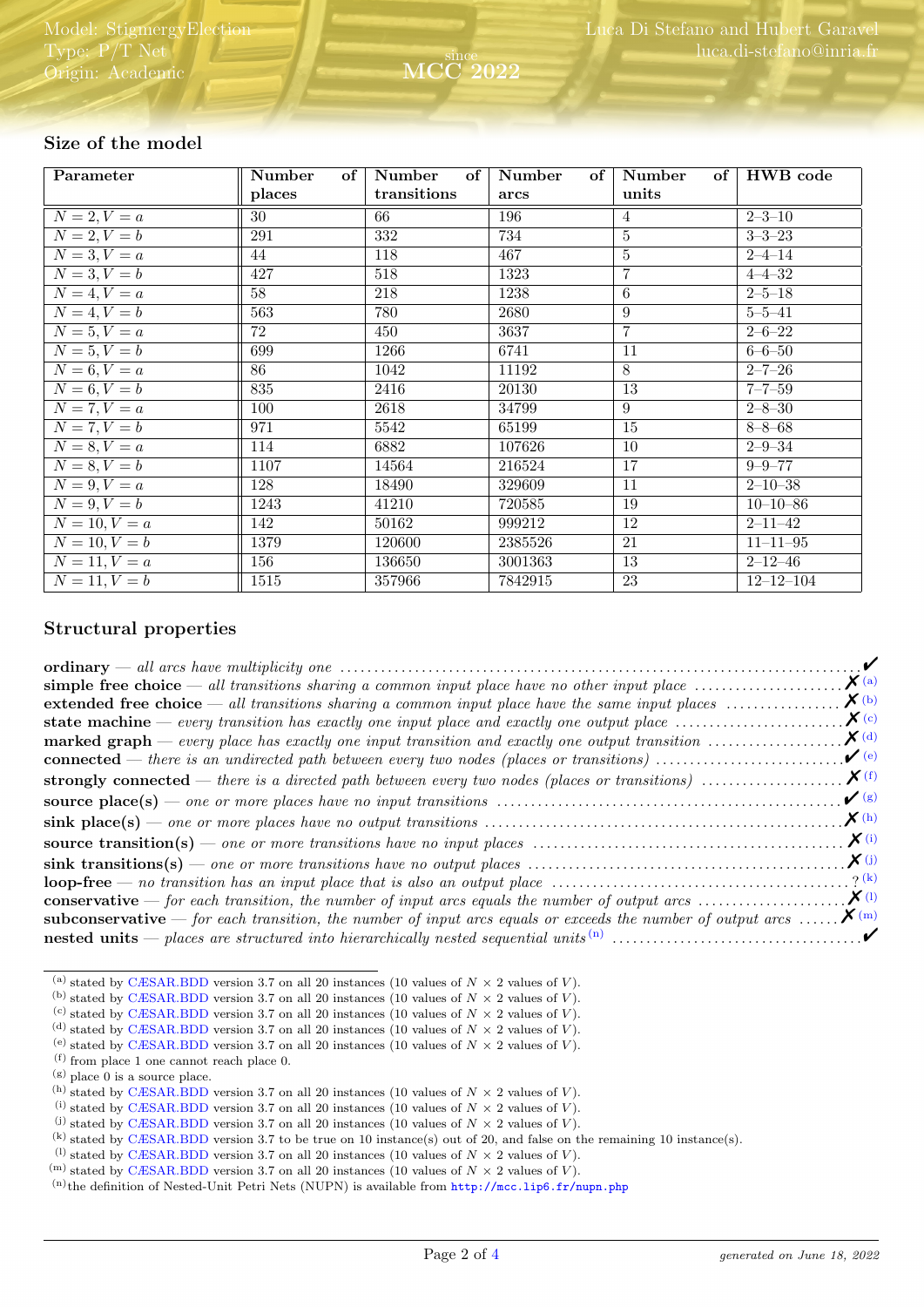# Behavioural properties

| <b>dead place(s)</b> — one or more places have no token in any reachable marking $\ldots \ldots \ldots \ldots \ldots \ldots \ldots \ldots \ldots$ ? (p) |  |
|---------------------------------------------------------------------------------------------------------------------------------------------------------|--|
| <b>dead transition(s)</b> — one or more transitions cannot fire from any reachable marking ? (9)                                                        |  |
| <b>deadlock</b> — there exists a reachable marking from which no transition can be fired ? (r)                                                          |  |
| <b>reversible</b> — from every reachable marking, there is a transition path going back to the initial marking $\ldots \ldots \ldots$ (s)               |  |
| <b>live</b> — for every transition t, from every reachable marking, one can reach a marking in which t can fire $\ldots \ldots \ldots$ (t)              |  |

since

2022

#### Size of the marking graphs

|                 | Number of reach-              | Number of tran-          | Max. number of      | Max.<br>number of  |
|-----------------|-------------------------------|--------------------------|---------------------|--------------------|
| Parameter       | able markings                 | sition firings           | tokens per place    | tokens per marking |
| $N = 2, V = a$  | $57^{\overline{u}}$           | ?                        |                     | 3                  |
| $N = 2, V = b$  | 216668 (v)                    | $\overline{\mathcal{L}}$ | 1                   | 3                  |
| $N=3, V=a$      | $227^{(w)}$                   | $\ddot{?}$               | 1                   | $\overline{4}$     |
| $N = 3, V = b$  | $1.82823e+07^{(x)}$           | $\ddot{?}$               | 1                   | 4                  |
| $N = 4, V = a$  | $977^{(y)}$                   | $\overline{?}$           | $\mathbf{1}$        | $\overline{5}$     |
| $N = 4, V = b$  | $1.46067e+09^{(z)}$           | $\overline{?}$           | 1                   | 5                  |
| $N = 5, V = a$  | $4411^{(aa)}$                 | $\ddot{?}$               | $\mathbf{1}$        | 6                  |
| $N = 5, V = b$  | $1.13198e+11^{(ab)}$          | $\gamma$                 | $\mathbf{1}$        | 6                  |
| $N = 6, V = a$  | $20473^{\,(ac)}$              | $\ddot{?}$               | 1                   | 7                  |
| $N = 6, V = b$  | $8.61448e+12^{(ad)}$          | $\overline{\mathcal{L}}$ |                     | $\overline{7}$     |
| $N = 7, V = a$  | $96723^{(ae)}$                | $\overline{?}$           | $\mathbf{1}$        | 8                  |
| $N = 7, V = b$  | 6.4834e+14 $(af)$             | $\ddot{?}$               | $\mathbf{1}$        | 8                  |
| $N = 8, V = a$  | $462753^{(ag)}$               | $\overline{\mathcal{L}}$ | $\mathbf{1}$        | 9                  |
| $N = 8, V = b$  | $4.8468e+16^{(ah)}$           | $\gamma$                 | 1                   | 9                  |
| $N = 9, V = a$  | $2.23499e+06$ <sup>(ai)</sup> | $\gamma$                 | $\mathbf{1}$        | 10                 |
| $N = 9, V = b$  | $\geq 3.54165e+18^{(aj)}$     | $\overline{\mathcal{L}}$ | $\overline{1}$ (ak) | 10                 |
| $N = 10, V = a$ | $1.08733e+07^{(al)}$          | $\gamma$                 | 1                   | 11                 |
| $N = 10, V = b$ | $\geq 1.14103e+20^{(am)}$     | $\overline{\mathcal{L}}$ | $1$ (an)            | 11                 |
| $N = 11, V = a$ | $5.31996e+07^{(ao)}$          | $\gamma$                 |                     | 12                 |
| $N = 11, V = b$ | $> 3.35249e+20^{(ap)}$        | $\gamma$                 | 1 <sup>(aq)</sup>   | 12                 |

<span id="page-2-0"></span> $(0)$  safe by construction – stated by the [CÆSAR](http://cadp.inria.fr/man/caesar.html) compiler.

<span id="page-2-5"></span> $^{(t)}$  stated by [CÆSAR.BDD](http://cadp.inria.fr/man/caesar.bdd.html) version 3.7 to be false on 7 instance(s) out of 20, and unknown on the remaining 13 instance(s).

<span id="page-2-6"></span>(u) stated by [CÆSAR.BDD](http://cadp.inria.fr/man/caesar.bdd.html) version 3.7.

(v) stated by [CÆSAR.BDD](http://cadp.inria.fr/man/caesar.bdd.html) version 3.7.

- (w) stated by [CÆSAR.BDD](http://cadp.inria.fr/man/caesar.bdd.html) version 3.7.
- (x) stated by [CÆSAR.BDD](http://cadp.inria.fr/man/caesar.bdd.html) version 3.7.
- (y) stated by [CÆSAR.BDD](http://cadp.inria.fr/man/caesar.bdd.html) version 3.7.
- $^{\rm (z)}$  stated by [CÆSAR.BDD](http://cadp.inria.fr/man/caesar.bdd.html) version 3.7.
- (aa) stated by [CÆSAR.BDD](http://cadp.inria.fr/man/caesar.bdd.html) version 3.7.
- (ab) stated by [CÆSAR.BDD](http://cadp.inria.fr/man/caesar.bdd.html) version 3.7.
- (ac) stated by [CÆSAR.BDD](http://cadp.inria.fr/man/caesar.bdd.html) version 3.7. (ad) stated by [CÆSAR.BDD](http://cadp.inria.fr/man/caesar.bdd.html) version 3.7.
- (ae) stated by [CÆSAR.BDD](http://cadp.inria.fr/man/caesar.bdd.html) version 3.7.
- (af) stated by [CÆSAR.BDD](http://cadp.inria.fr/man/caesar.bdd.html) version 3.7.
- (ag) stated by [CÆSAR.BDD](http://cadp.inria.fr/man/caesar.bdd.html) version 3.7.
- (ah) stated by [CÆSAR.BDD](http://cadp.inria.fr/man/caesar.bdd.html) version 3.7.
- (ai) stated by [CÆSAR.BDD](http://cadp.inria.fr/man/caesar.bdd.html) version 3.7.
- (aj) stated by [CÆSAR.BDD](http://cadp.inria.fr/man/caesar.bdd.html) version 3.7.
- $\left( \mathrm{ak}\right)$  stated by the [CÆSAR](http://cadp.inria.fr/man/caesar.html) compiler.
- (al) stated by [CÆSAR.BDD](http://cadp.inria.fr/man/caesar.bdd.html) version 3.7.

<span id="page-2-1"></span> $(p)$  stated by [CÆSAR.BDD](http://cadp.inria.fr/man/caesar.bdd.html) version 3.7 to be false on 17 instance(s) out of 20, and unknown on the remaining 3 instance(s).

<span id="page-2-3"></span><span id="page-2-2"></span><sup>(</sup>q) stated by [CÆSAR.BDD](http://cadp.inria.fr/man/caesar.bdd.html) version 3.7 to be false on 17 instance(s) out of 20, and unknown on the remaining 3 instance(s).

 $<sup>(r)</sup>$  stated by [CÆSAR.BDD](http://cadp.inria.fr/man/caesar.bdd.html) version 3.7 to be true on 7 instance(s) out of 20, false on the remaining 10 instance(s), and unknown on the remaining</sup> 3 instance(s).

<span id="page-2-4"></span><sup>(</sup>s) stated by [CÆSAR.BDD](http://cadp.inria.fr/man/caesar.bdd.html) version 3.7 to be false on 7 instance(s) out of 20, and unknown on the remaining 13 instance(s).